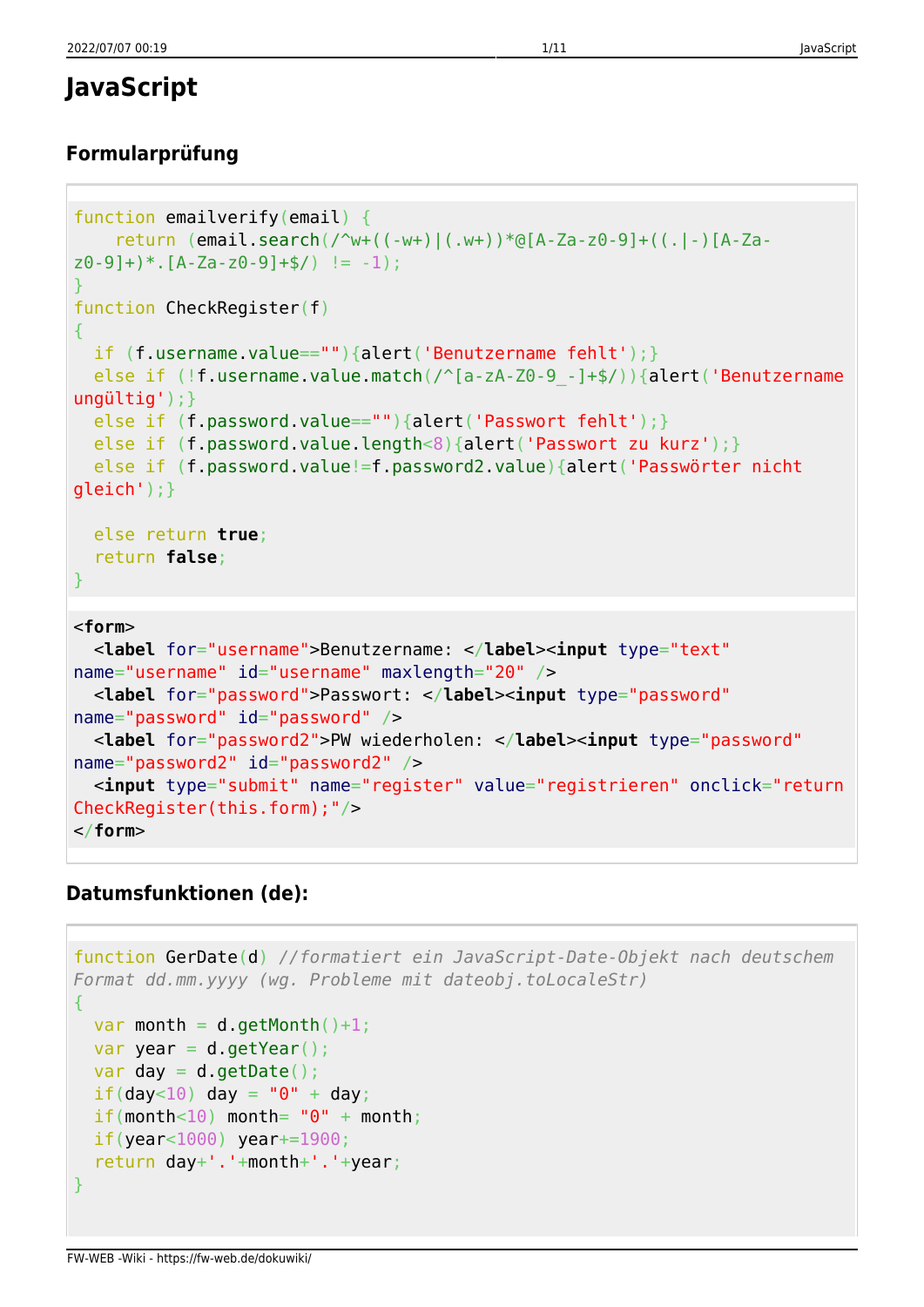```
function heute() //liefert das aktuelle Datum in deutscher Formatierung
{
 var today = new Date();
 var month = today.getMonth()+1;
 var year = today.getYear();
 var day = today.getDate();
 if(day<10) day = "0" + day;if(month<10) month= "0" + month; if(year<1000) year+=1900;
   return day+'.'+month+'.'+year;
}
function GerDay(mod) //Datumsmanipulation vom aktuellen Datum +/- x Tage
{
 var now = new Date();
 var today = now.getTime();
  if (mod)
 \left\{ \right.var than = today + (mod * 24 * 60 * 60 * 1000);
     now.setTime(than);
  }
 var month = now.getMonth() + 1;var year = now.getYear();
 var day = now.getDate();
 if(day<10) day = "0" + day;if(month<10) month= "0" + month; if(year<1000) year+=1900;
   return day+'.'+month+'.'+year;
}
function jetzt(sec)
{
 var today = new Date();
 var hour = today.gethours();
 var minute = today.getMinutes();
 var second = today.getSeconds();
 if(hour < 10) hour= "0" + hour;if(minute<10) minute="0" + minute; if(second<10) second="0" + second;
  if (sec)
     return hour+':'+minute+':'+second;
  else
    return hour+':'+minute;
}
function calc_endtime(f) //rechnet x minuten (feld duration) auf datum in
starttime
{
     var dtstr = f.starttime.value;
    if (dtstr.match//\ddot{\ddot{\theta}},\ddot{\ddot{\theta}}) {
```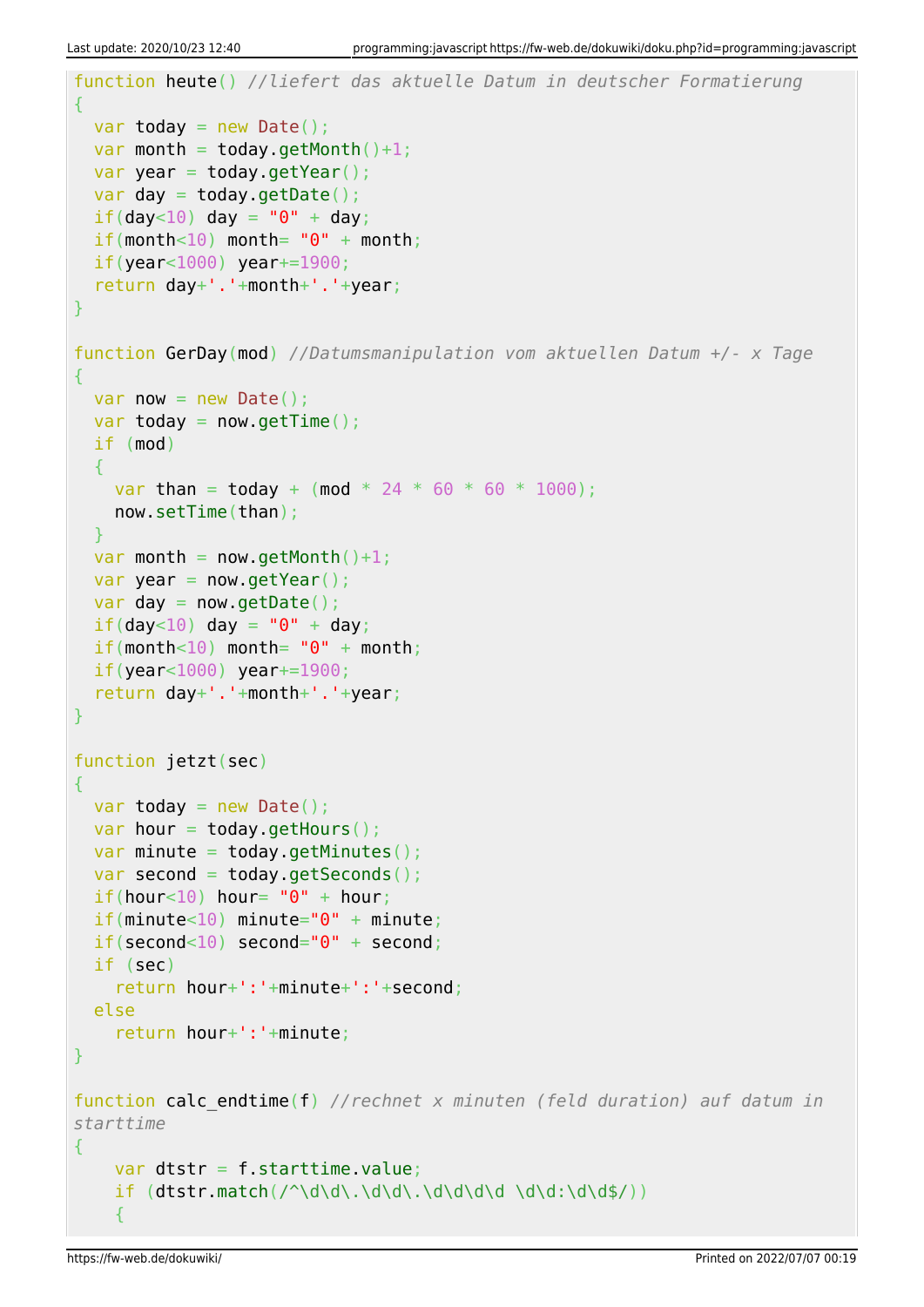```
 var dt = dtstr.split(" ");//datum und zeit trennen
       var d=dt[0].split(".");
       var t=dt[1]. split(";"var ts = new Date(d[2], d[1]-1, d[0]);
        //alert(t[0]+'h'+t[1]+'+'+f.duration.value);
        ts.setHours(t[0],parseInt(t[1])+parseInt(f.duration.value));
       var endtime = ("0" + ts.getDate()).slice(-2) + "." +("0"+(ts.getMonth() +1)).slice(-2) + "." +
            ts.getFullYear() + " " + ("0" + ts.getHours()).slice(-2) + ":"
+ ("0" + ts.getMinutes()).slice(-2);
        f.endtime.value=endtime;
    }else alert(dtstr+' hat falsches Format!');
}
```
#### **label-Text**

```
function GetLabelText(cb_id)
{
 var t="";
  var labels=document.getElementsByTagName('label');
 for (var i = 0; i < labels.length; i++) {
     if (labels[i].htmlFor==cb_id)
       t=labels[i].innerHTML;
     //alert(labels[i].title);
  }
   return t;
}
function SetLabelText(cb id,txt)
{
  var labels=document.getElementsByTagName('label');
  for (var i = 0; i < labels.length; i++)\overline{f} if (labels[i].htmlFor==cb_id)
       labels[i].innerHTML=txt;
     //alert(labels[i].title);
  }
}
```
#### **label zu Input finden**

<https://stackoverflow.com/a/285608>

#### **Abmessungen/Position**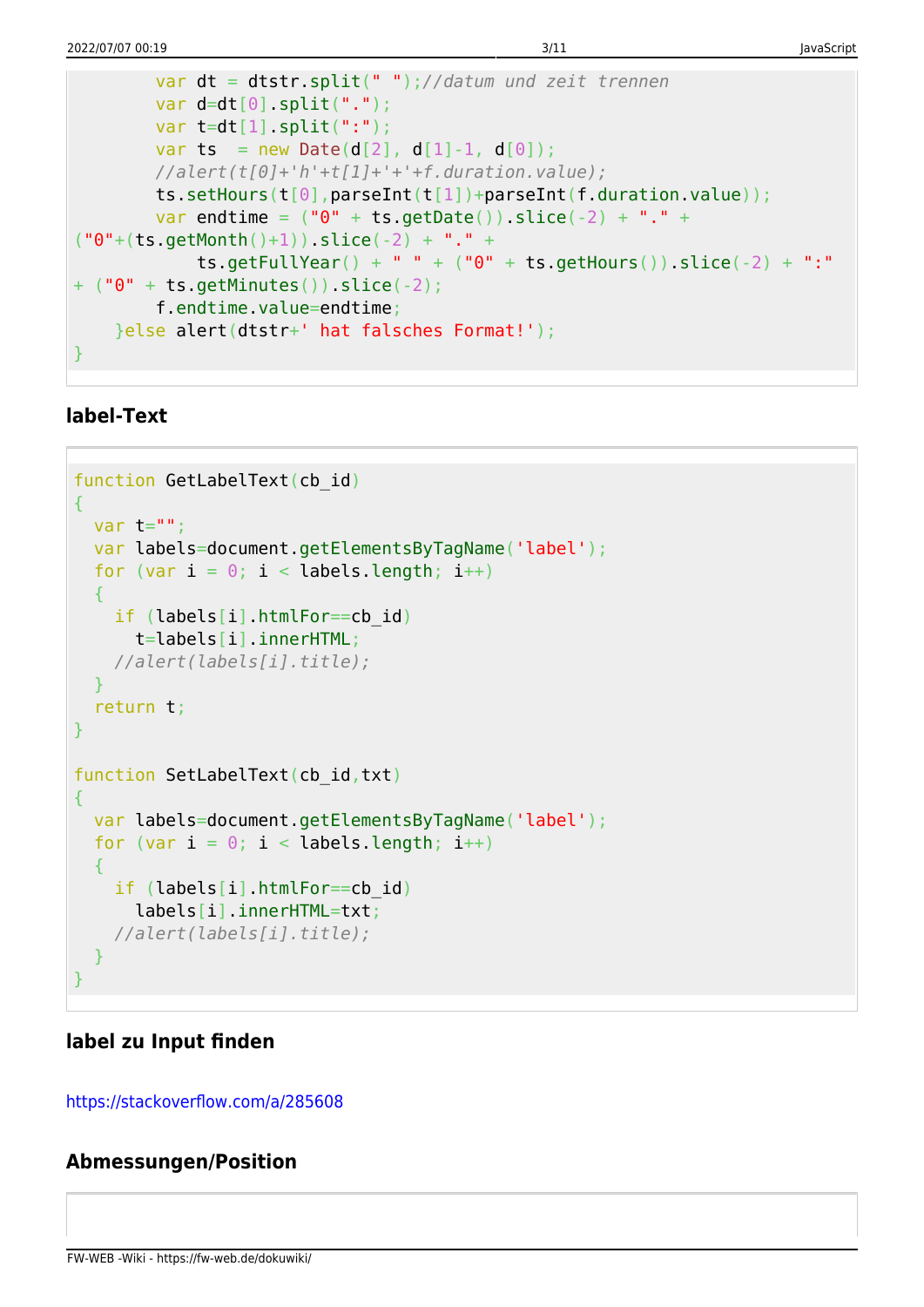```
function GetRect (o)
{
 var r = \{ top: 0, left: 0, width: 0, height: 0 \};
  if(!o) return r;
 else if(typeof o == 'string') o = document.getElementById(o);
 if( typeof o != 'object' ) return r;
  if(typeof o.offsetTop != 'undefined')
 \left\{ \right.r.height = o.offsetHeight;
    r.width = o.offsetWidth;
    r.left = r.top = 0;
     while (o)
    \left\{ \right.r.top += parseInt( o.offsetTop );
       r.left += parseInt( o.offsetLeft );
      o = o.offsetParent;
     }
   }
   return r;
}
function SetRect(e, l, t, w, h)
{
  //alert('[SetRect] '+l+' '+t+' '+w+' '+h);
 if(typeof e == 'string' ) e = document.getElementById(e);if (typeof e == 'object')\left\{ \right. e.style.left=l+'px';
     e.style.top=t+'px';
    if (w>0) e.style.width=w+'px';
     if (h>0) e.style.height=h+'px';
  } else alert('[SetRect] e not found!\n'+typeof e);
}
function SetHeight(e, v)
{
 if(typeof e == 'string') e = document.getElementById(e);if (typeof e == 'object')\left\{ \right. e.style.height=v+'px';
  } else alert('[SetHeight] e not found!\n'+typeof e);
}
function SetWidth(e,v)
{
 if(typeof e == 'string') e = document.getElementById(e);if (typeof e == 'object') {
```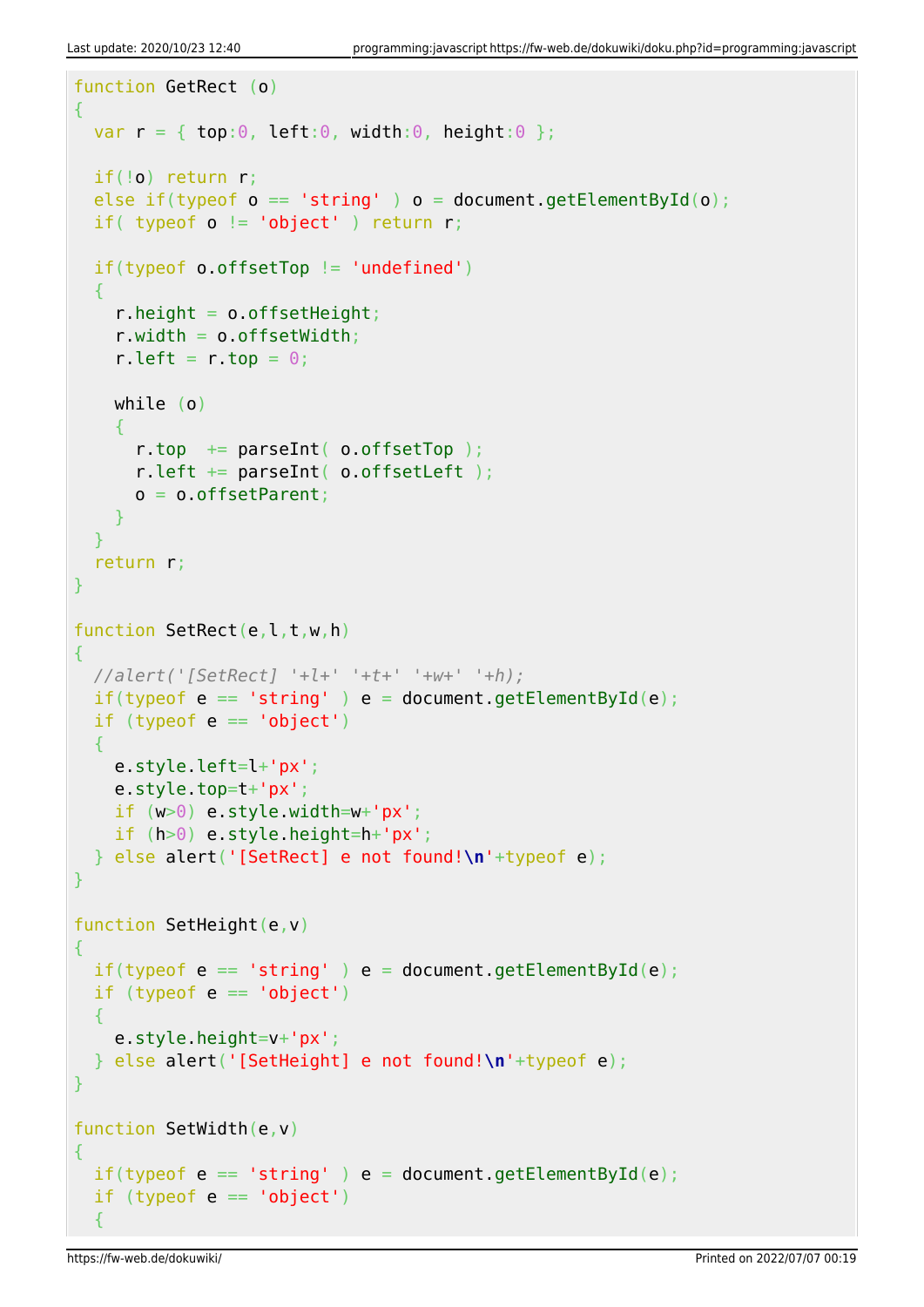```
 e.style.width=v+'px';
 } else alert('[SetWidth] e not found!\n'+typeof e);
```
## **AJAX**

}

```
var loading html='<img src="images/loading.gif">';
function setInnerText(divID, text)
\{ if (divID)
  \overline{f}var el = (document.getElementById) ? document.getElementById(divID) :
document.all[divID];
    if(el) {el.innerHTML = text; }else alet('[AJAX] div "'+divID+'' notfound');
  }
}
// create Object
function GetHttpRequest()
{
   if (window.XMLHttpRequest)
     return new XMLHttpRequest();// Mozilla, Safari, Opera, IE>=7
   else if (window.ActiveXObject)
  \{ try
     {
       return new ActiveXObject('Msxml2.XMLHTTP'); // IE 5
     } catch (e)
    \mathcal{L} try
       {
         return new ActiveXObject('Microsoft.XMLHTTP'); // IE 6
      \} catch (e) \{ \} }
   }else
  \left\{ \right. alert("Your browser does not support AJAX.");
 }
   return null;
}
function request_get(xmlHttp,serverscript,params)
{
   if(xmlHttp)
   {
     xmlHttp.open("GET", serverscript+'?'+params, true);
     xmlHttp.send(null);
```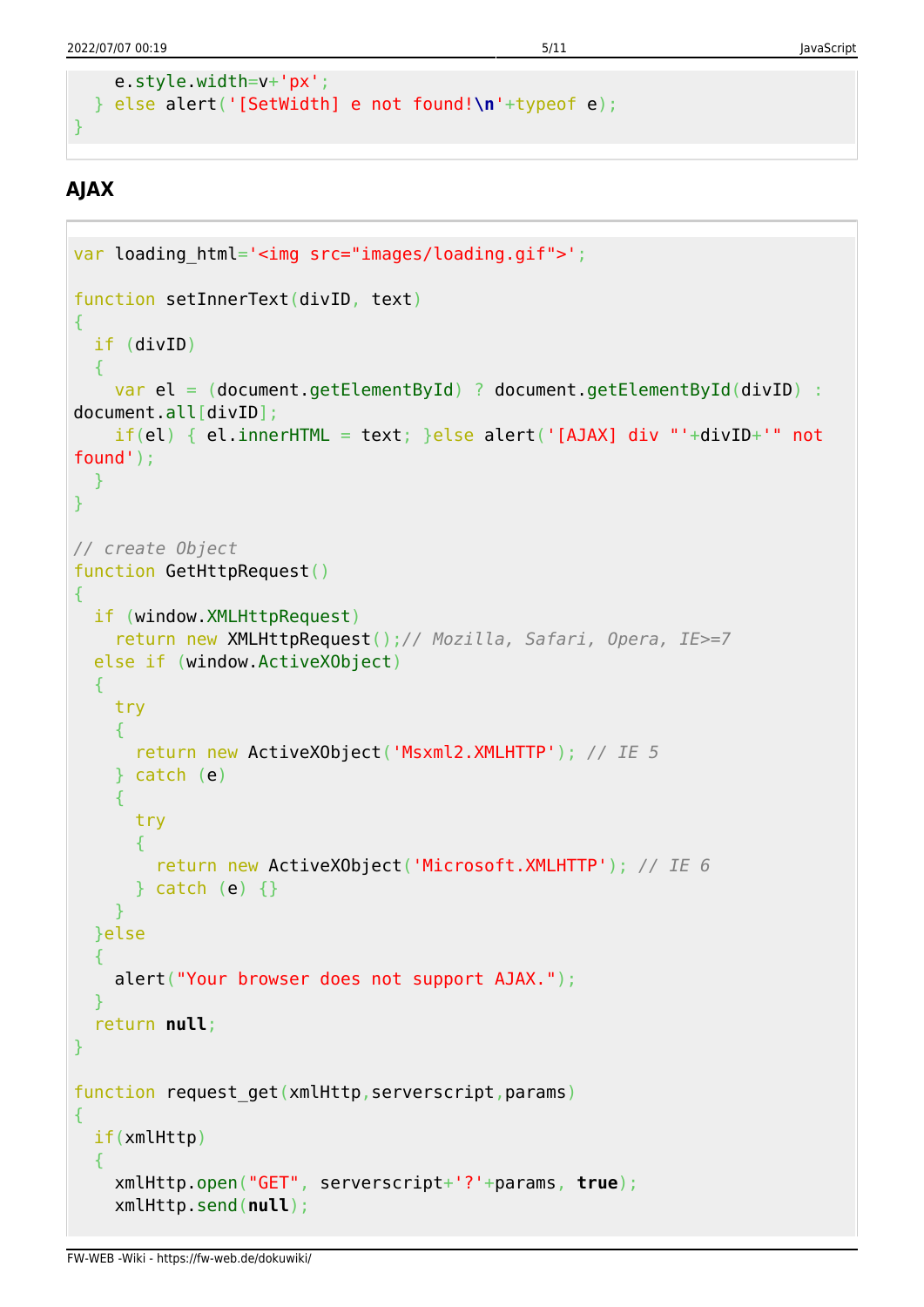```
 }else alert('HttpRequest wurde nicht erstellt!');
}
function request post(xmlHttp,serverscript,params)
\left\{ \right. if(xmlHttp)
   {
     xmlHttp.open("POST", serverscript, true);
     //Send the proper header information along with the request
     xmlHttp.setRequestHeader("Content-type", "application/x-www-form-
urlencoded");
     xmlHttp.setRequestHeader("Content-length", params.length);
     xmlHttp.setRequestHeader("Connection", "close");
     xmlHttp.send(params);
   }else alert('HttpRequest wurde nicht erstellt!');
}
function ajax request(divID, url, params,callback)
{
 var xmlHttp = GetHttpRequest();
   if (xmlHttp)
   {
     if(callback == undefined) //if callback defined no loading-image
    setInnerText(divID, loading html);
     xmlHttp.onreadystatechange = function()
\overline{\phantom{a}}if(xmllHttp.readyState == 4)\{ if(callback != undefined && typeof callback == 'function')
              callback(divID, xmlHttp.responseText);
         else
             setInnerText(divID, xmlHttp.responseText);
       }
     }
      request post(xmlHttp,url,params);
   }
   return false;
}
```
### **json-parsing**

```
function applyState(div,data)
{
   if(data) \{ try {
           obj = JSON.parse(data);} catch(e) {
            alert(e);
 }
```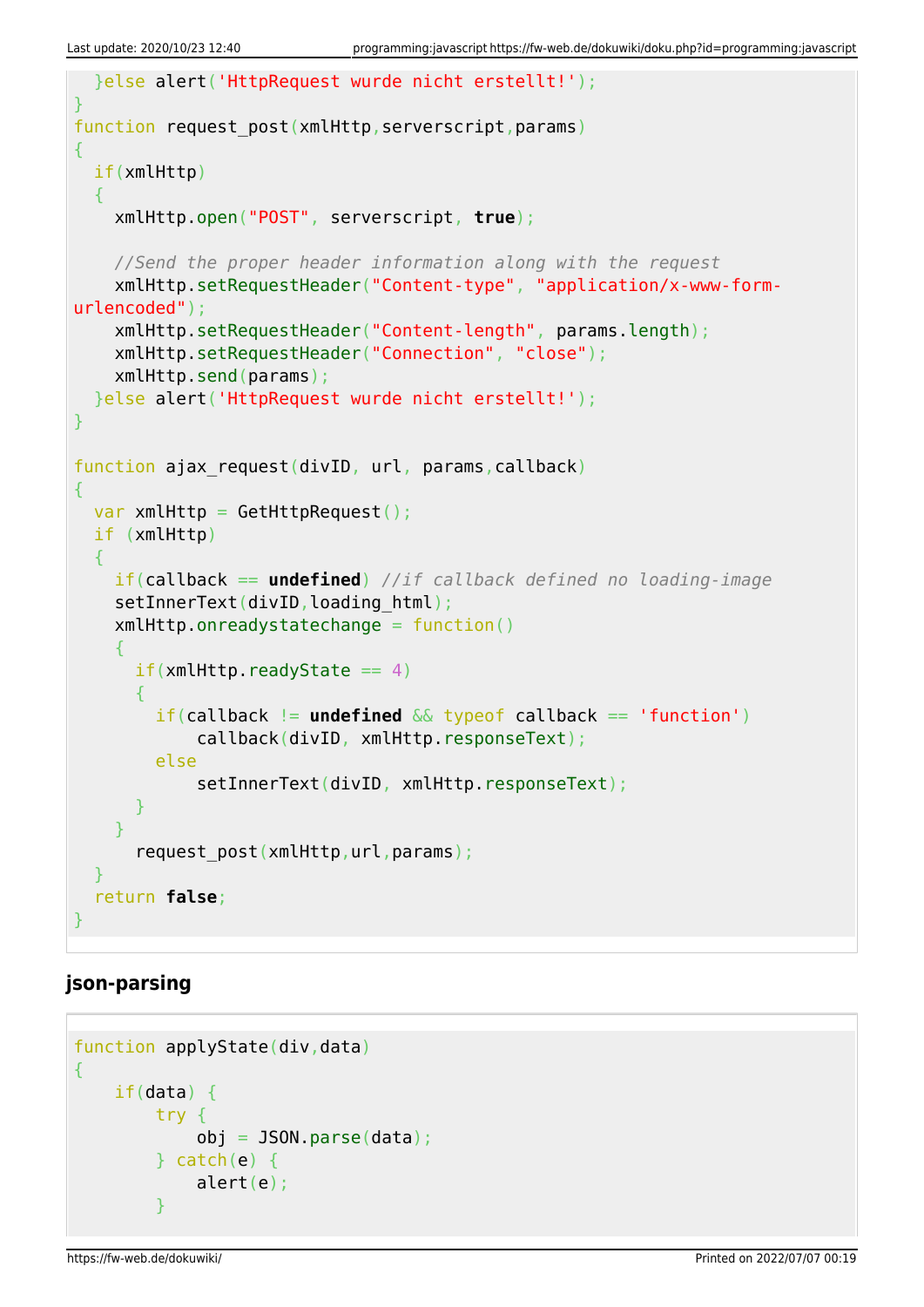```
 }
    if (obj)
    {
        console.log(obj);
        if (obj.hasOwnProperty('checks'))
 {
            for (var key in obj.checks) {
               console.log(key + " -> " + obj.checks[key].state);
 }
 }
        if (obj.hasOwnProperty('trails'))
        {
            for (var key in obj.trails) {
               console.log(key + " -> " + obj.trails[key].working);
 }
        }
    }
    setInnerText(div, '<pre>[applyState_'+jetzt(true)+']\n'+data+'</pre>');
}
```
#### **ein/ausblenden**

```
function ShowDivTag(e,show)
{
  if (e)
   {
     if (show=='toggle') show=(e.style.display=='none');
     if (show)
       e.style.display='';
     else
       e.style.display='none';
  }
}
function ShowDiv(id,show)
{
 var e=document.getElementById (id);
 ShowDivTag(e,show);
}
```
#### **Radiobutton/Checkbox**

```
function GetRadioValue(radioname)
{
  //alert(radioname);
  if (radioname)
   {
     if(radioname.length==undefined)//wenn nur ein radio-button existiert
```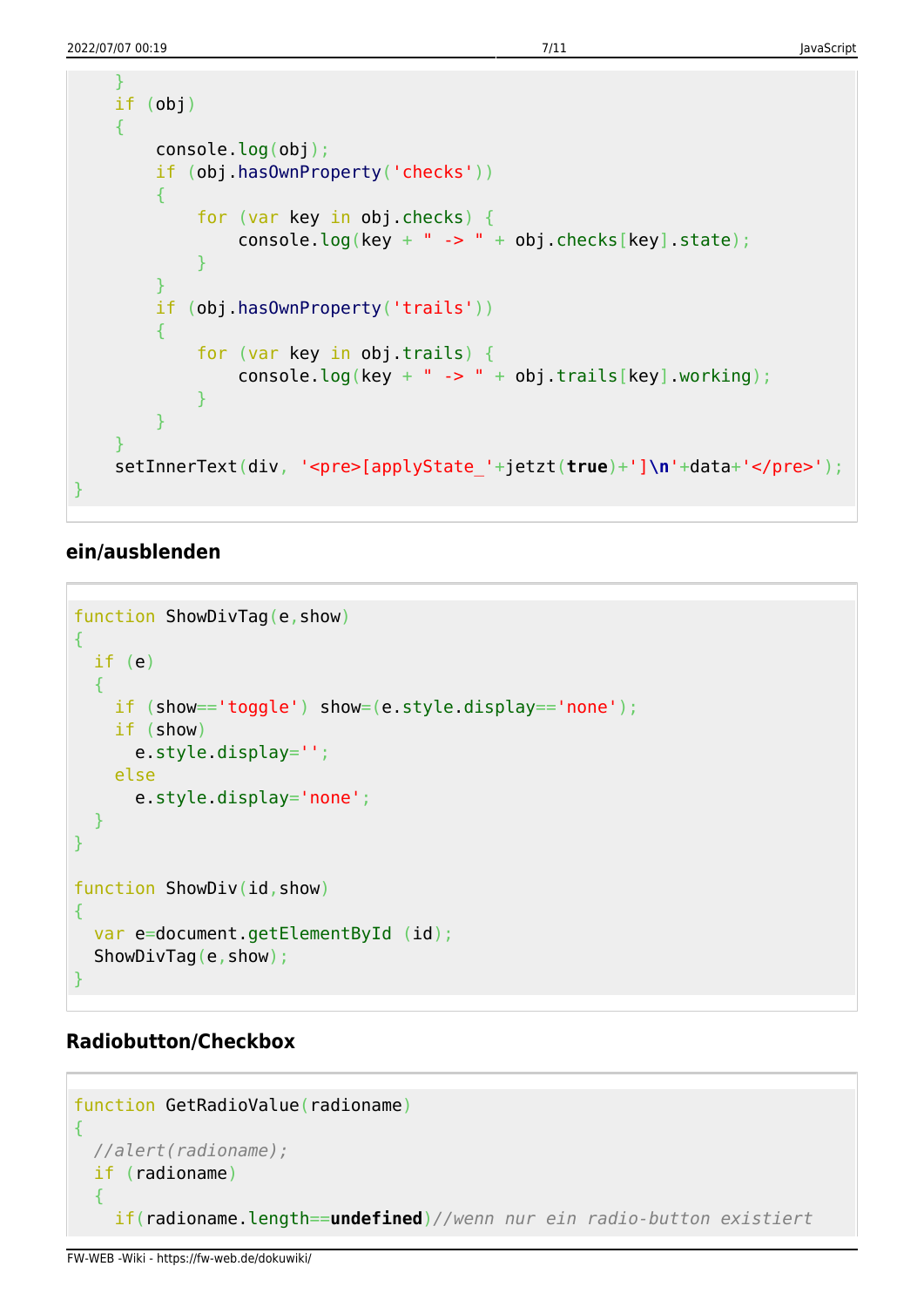```
 {
       if(radioname.checked==true)
         return radioname.value;
     }else
     {
      for(var i=0; i<radioname.length; i++)
      \{ if(radioname[i].checked == true)
              return radioname[i].value;
       }
     }
   }else alert('radiobutton nicht gefunden!');
   return -1;//if nothing found
}
function SetRadioValue(radioname, val)
{
  //alert(radioname);
  if (radioname)
   {
     if(radioname.length==undefined)//wenn nur ein radio-button existiert
     {
      if(radioname.value==val)
       {
         radioname.checked=true;
         return true;
       }
     }else
     {
      for(var i=0; i<radioname.length; i++)
\overline{\phantom{a}}if(radioname[i].value==val)
 {
       radioname[i].checked=true;
       return true;
     }
       }
 }
   }else alert('radiobutton nicht gefunden!');
   return false;//if nothing found
}
function GetCheckboxValues(chk name, sep)
{
  //var s=GetCheckboxValues('chk[]',',');
 var s0ut = "if (!sep) sep=', ';
 var cb = document.getElementsByName(chk name);
  if (cb!=null)
```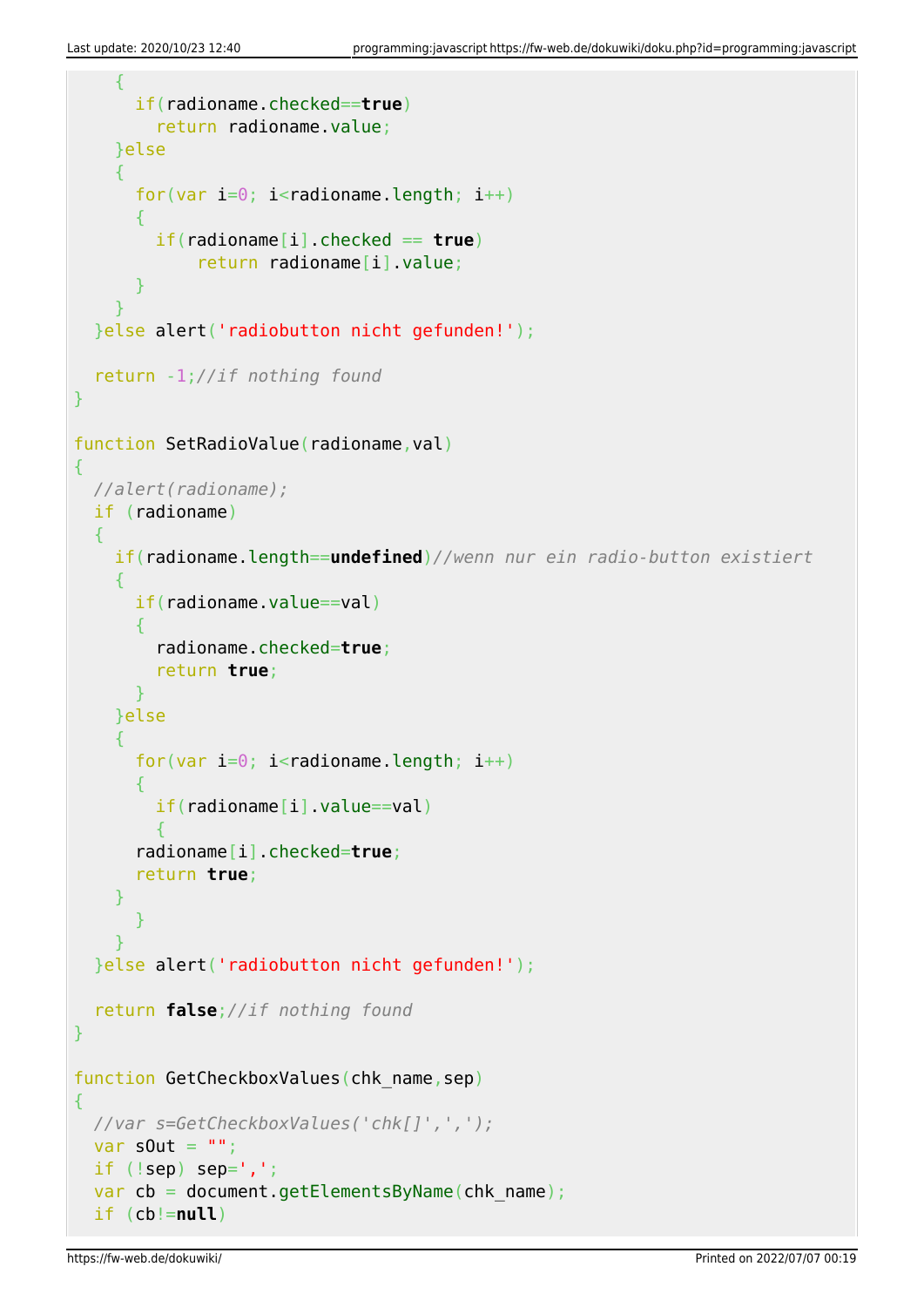```
 {
    for(var i=0; i<cb. length; i++)
    \sqrt{2} if (cb[i].checked==true)
        {
         if (sOut!= "") sout+=sep;sOut += cb[i].value; }
     }
   }
   return sOut;
}
```
#### **Class-Manipulation (css)**

```
function addClass (element, className) {
     if (!hasClass(element, className)) {
         if (element.className) {
            element.className += " " + className;
         } else {
             element.className = className;
         }
     }
}
function removeClass (element, className) {
var regexp = addClass[className];
     if (!regexp) {
         regexp = addClass[className] = new RegExp("(^|\\s)" + className +
"(\\s|$)");
\qquad \qquad \} element.className = element.className.replace(regexp, "$2");
}
function hasClass (element, className) {
   var regexp = addClass[className];
     if (!regexp) {
         regexp = addClass[className] = new RegExp("(^|\\s)" + className +
"(\\s|$)");
     }
    return regexp.test(element.className);
}
function toggleClass (element, className) {
     if (hasClass(element,className)) {
        removeClass(element,className);
     } else {
        addClass(element,className);
     }
```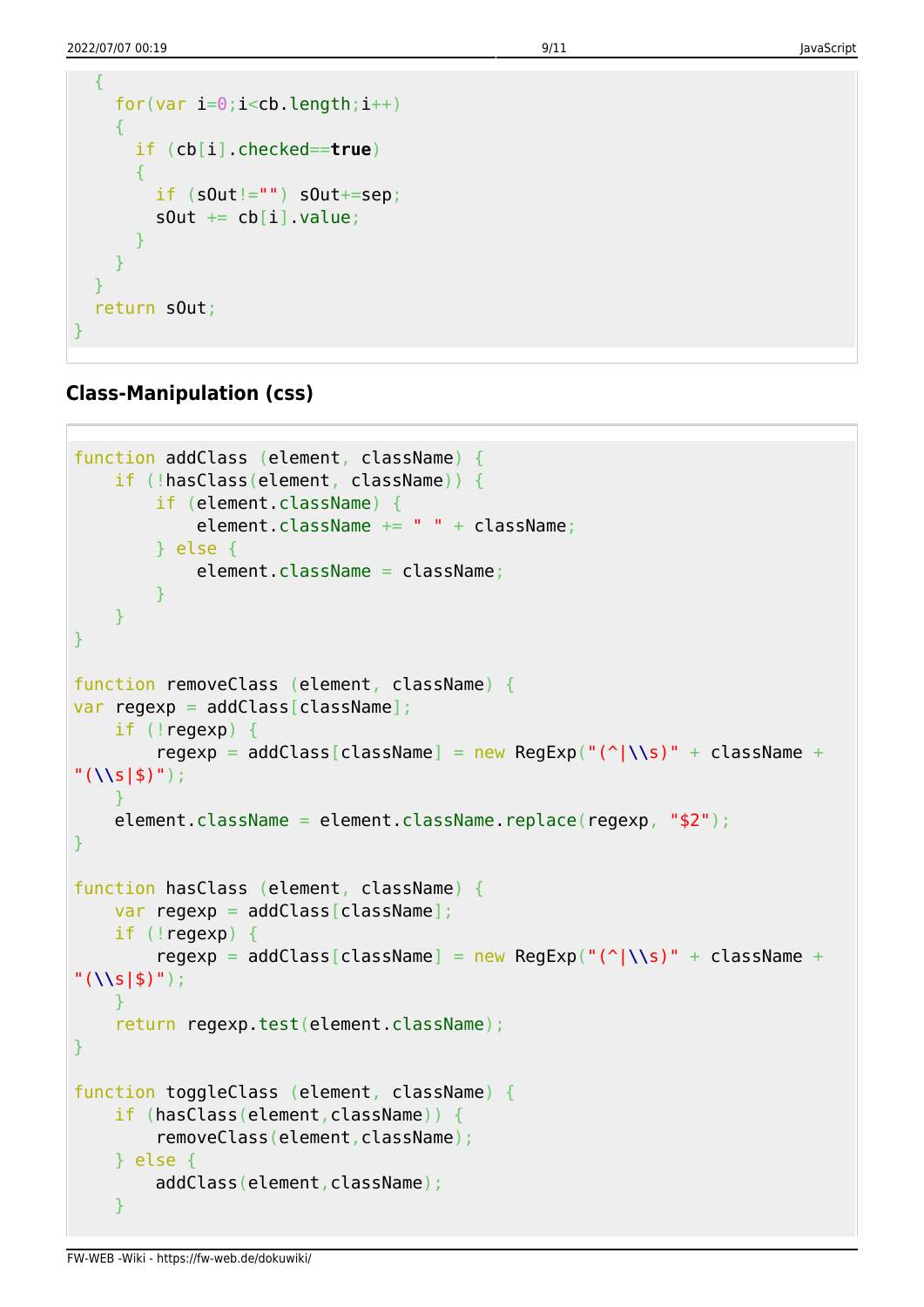}

### **Zufallsfarbe**

```
function get random color()
{
  return '#' + (Math.floor(Math.random() * 2 **24)).toString(16).padStart(0, 6);
}
function randomColor()
\mathcal{A}color='rgb('+Math.round(Math.random()*255)+','+Math.round(Math.random()*255
)+','+Math.round(Math.random()*255)+')';
      return color;
}
```
### **Elemente hinzufügen**

```
function myclick(e){alert('click '+e.id+' img-src:'+e.src);}
function createnode()
\sqrt{2}var e=document.getElementById('icons');
     if (e)
    \left\{ \right.var node=document.createElement("div");
         node.style.height='16px';
         node.style.width='16px';
        node-style.border = "1px solid #000000"; node.style.display = "inline-block";
         node.style.backgroundColor=randomColor();
         node.title='hint '+node.style.backgroundColor;
         e.appendChild(node);
         //second node, an img
        var node2=document.createElement("img");
        node2.id='img_'+Math.round(Math.random()*255);
        if (Math.random() * 2 > 1) {
             node2.src='burger.png';
         }else{
             node2.src='coffee.png';
 }
         node2.setAttribute('onclick', 'myclick(this);');
         e.appendChild(node2);
     }
```